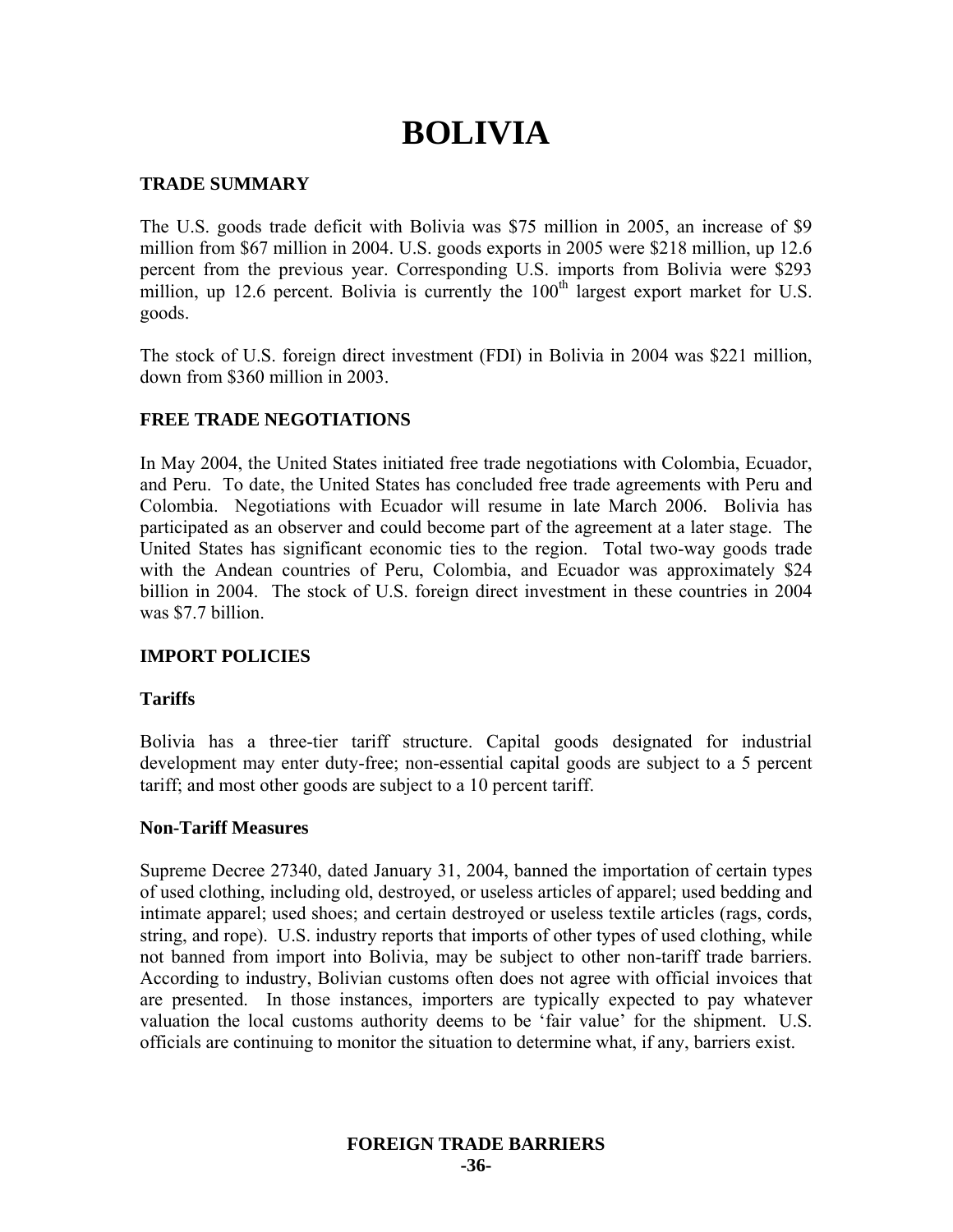## **STANDARDS, TESTING, LABELING AND CERTIFICATION**

The Bolivian government imposes no specific import standards. The National Certification and Standardization Organization (IBNORCA) is charged with developing Bolivian product standards. In the future, products for use in the oil and gas industry may have to comply with certain specific requirements.

Food product labeling requirements were established in 2003 by Supreme Decree 26510. Products normally retain their original labels, but they must also have complementary labeling showing the importer's or distributor's taxpayer identification number (RUC), sanitary registration number, and ingredient translations.

#### **GOVERNMENT PROCUREMENT**

Since 1999, private (mostly foreign) firms have controlled the most significant of former state-owned enterprises, but government expenditures still account for a significant portion of Bolivia's GDP. The central government, sub-central governments (state and municipal levels), and other public entities remain important buyers of machinery, equipment, materials, and other goods and services.

In an effort to encourage local production, the Bolivian government changed its purchasing rules in March 2004 (Supreme Decree 27328, dated January 31, 2004). Government purchases (except insurance contracts) under \$20,000 may be made through direct invitation and price comparisons, with a minimum of three quotes. The government is legally required to issue tenders for purchases between \$20,000 and \$1,000,000. Importers of foreign goods can participate in these procurements only when locally manufactured products and service providers are unavailable or when the Bolivian government fails to award a contract. The government can call for international bids only when purchases are between \$1,000,000 and \$5,000,000. Suppliers submitting bids for purchases over \$5,000,000 must comply with specified prerequisites, which are established in bidding documents exclusive to each purchase.

Bolivia is not a party to the World Trade Organization (WTO) Agreement on Government Procurement.

## **INTELLECTUAL PROPERTY RIGHTS (IPR) PROTECTION**

Bolivia belongs to the World Trade Organization (WTO) and the World Intellectual Property Organization (WIPO) and is a signatory to the Paris Convention for the Protection of Industrial Property, the Berne Convention for the Protection of Literary and Artistic Works, the Nice Agreement, the Geneva Phonograms Convention, and the Convention for the Protection of New Varieties of Plants.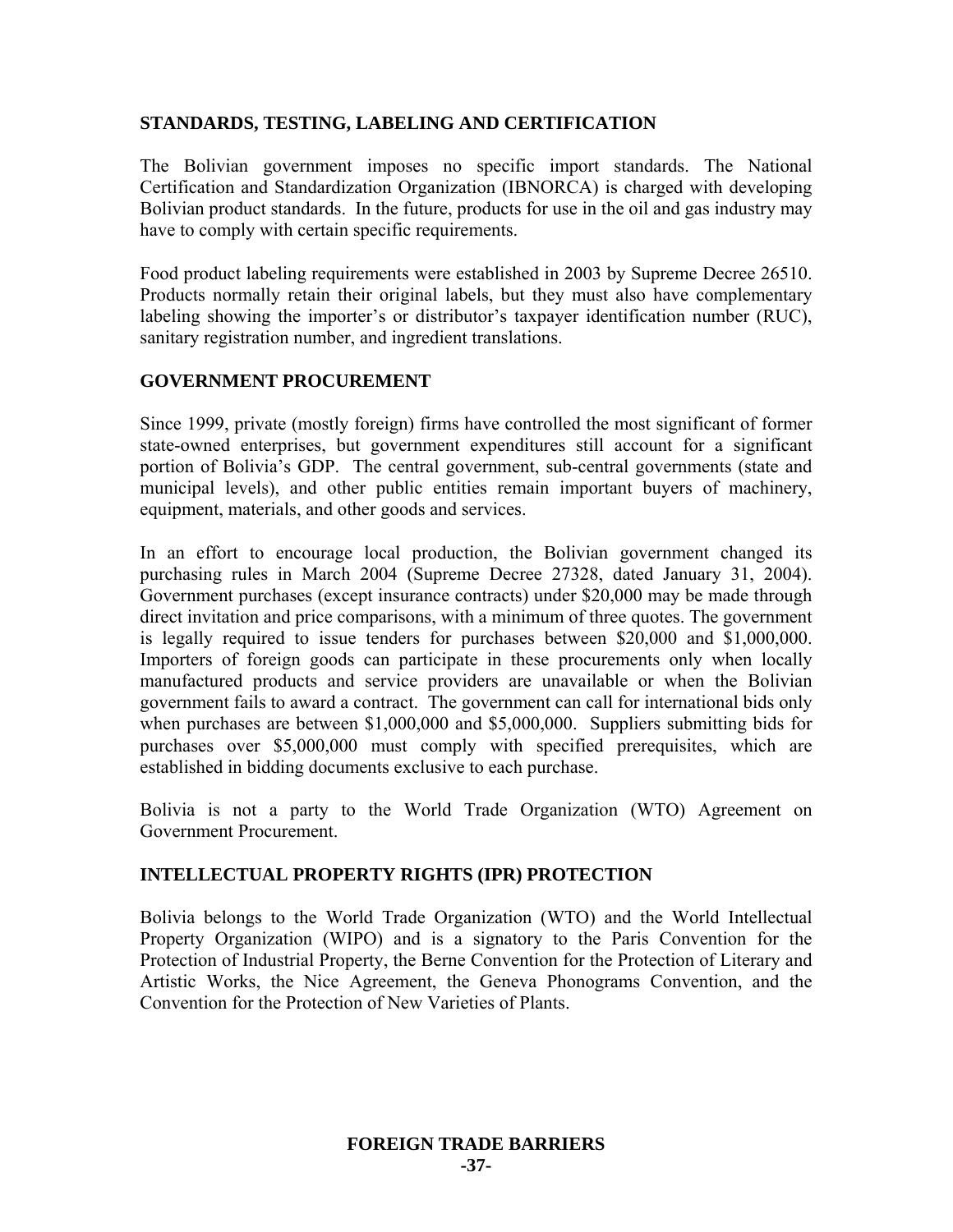In 1999, the Bolivian government established the National Intellectual Property Rights Service (SENAPI) to oversee IPR issues. The organization initiated a USAID-supported restructuring process in early 2003, but as of October 2005, that process was not yet complete.

The 1992 Copyright Law recognizes copyright infringement as a public offense and the 2001 Bolivian Criminal Procedures Code provides for the criminal prosecution of IPR violations, respectively. However, IPR protection remains insufficient. Despite the prosecution of a criminal case in 2003, enforcement efforts are sporadic and largely ineffective. As a result, Bolivia remains on the U.S. Trade Representative's Special 301 Watch List. Video, music, and software piracy rates are among the highest in Latin America, and the International Intellectual Property Alliance estimates that piracy levels have reached 100 percent for motion pictures and 90 percent for recorded music.

# **Copyrights**

The 1992 Copyright Law protects literary, artistic, and scientific works for the lifetime of the author plus 50 years. It protects the rights of Bolivian authors, foreign authors domiciled in Bolivia, and foreign authors published for the first time in Bolivia. Foreigners not domiciled in Bolivia enjoy protection under the Copyright Law to the extent provided in international conventions and treaties to which Bolivia is a party. Bolivian copyright protection includes the exclusive right to copy or reproduce works; to revise, adapt, or prepare derivative works; to distribute copies of works; and to communicate the work publicly.

## **Patents and Trademarks**

Patent registrations are reviewed for form and substance. A notice of the proposed patent registration is published in the Official Gazette, and if there are no objections within 30 working days, a patent is granted for a period of 20 years.

The registration of trademarks parallels that of patents. Once obtained, a trademark is valid for a 10-year renewable period, but can be cancelled if not used within three years.

#### **Enforcement**

Although the exclusive right to translate works is not explicitly granted, the law does prevent unauthorized adaptation, transformation, modification, and editing. The law also provides protection for software and databases.

#### **INVESTMENT BARRIERS**

Together with other legislation, the 1990 Investment Law opened Bolivia's economy to foreign investment. The law provides for equal treatment of foreign firms and guarantees the unimpeded repatriation of profits, the free convertibility of currency, and the right to international arbitration (limited to contractual rights) in all sectors.